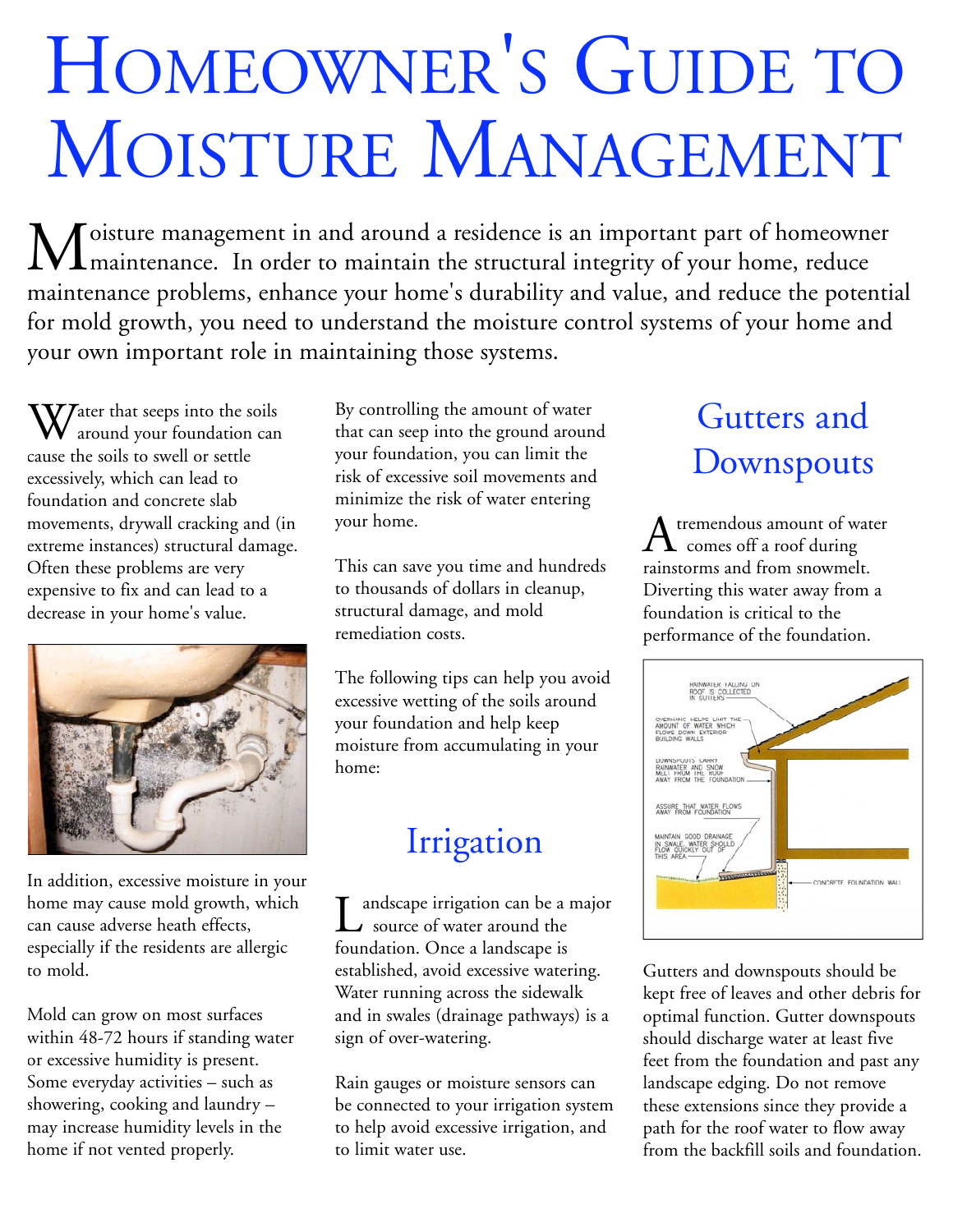# Landscaping

It is important to maint<br>grading established for  $\mathsf{T}$ t is important to maintain the drainage around your home, as illustrated. The ground around a home should preferably slope away from the house at least twelve inches in the first ten feet (or six inches in the first ten feet at a minimum), or as specified in a soil analysis report.

No landscaping that requires irrigation should be located within five feet of your foundation walls.

Trees, fencing, landscape edging, walls, sidewalks or other obstacles should not block swales, the drainage

Tany homeowners and builders  $\mathbf 1$  elect to finish the basement space. It is not possible to eliminate the risk that problems associated with moisture and soils will develop, so, if you choose to finish your basement, you must accept these risks. It can take many years for moisture conditions in and around a home to stabilize. Waiting at least three years after your home is built before finishing your basement can reduce damage due to slab-on-grade concrete basement floor movement. However there is no guarantee that movement will not occur in the future.

If you have a slab-on-grade concrete floor, and the slab heaves due to moisture in the soil, damaged walls can be avoided if you allow a gap (slip joint) above the slab or at the ceiling line. Pipes that penetrate the floor should be isolated from the concrete



pathways that move water away from the home.

#### Basement Finishing

and provided with flexible bellows to allow for independent movement of the slab without hitting the pipes. If you have a structurally-supported wood floor, plumbing below the floor

should be hung from the floor, with a clearance of at least four inches between the pipe(s) and the soil underneath, so that the pipe(s) do not get damaged if the soil heaves due to moisture.

Waterproof vapor barriers installed on vertical surfaces above the basement floor, such as exterior walls and concrete foundations, should be placed on the exterior of a structure in order to protect against outside moisture. To

Water should not pond within 10 feet of a home. When building a new home, it is best to install landscaping as soon as possible, so that drainage pathways and grading are not destroyed due to erosion.

The use of drought-tolerant landscaping is recommended both to reduce the introduction of water around your home's foundation as well as to conserve water.

A good source for appropriate plant selections can be found on the Internet at www.denverwater.org.

alleviate trapped moisture problems, some portion of concrete walls needs to be uncovered to allow them to dry toward the inside of a home.

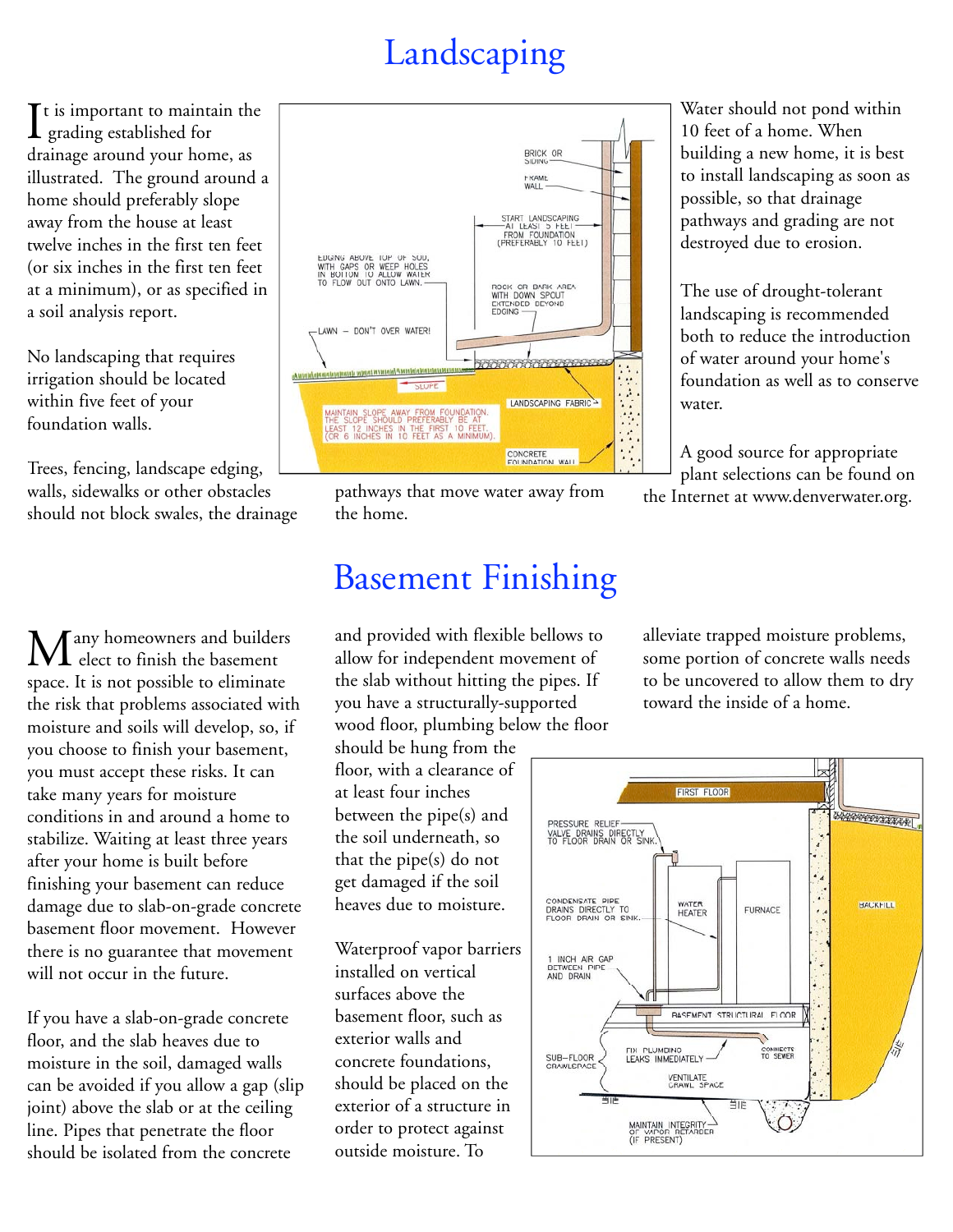#### Perimeter Drains and Sump Pumps

If your house has a basement and<br>was built in the last 20 years, a **T**f your house has a basement and "perimeter drain" may have been installed around the periphery of your home, either on the inside or outside of the foundation walls.

This system helps collect water and move it away from your foundation. Sometimes the perimeter drain empties into a sump pit below the basement floor, where it must be pumped out. The discharge of the pump must terminate above ground at least five feet from the foundation.

Sometimes the perimeter drain empties (by gravity) to a subdivisionwide collection pipe located below the street. In this case, the sump should be checked periodically to see if water is backing up and filling the sump. If this is the case, a pump must be installed.

The perimeter drain cannot overcome excess water problems due to poor roof drainage, irrigation too close to the foundation or poor landscape

grading. It can keep large amounts of water from collecting outside the foundation walls, and keep water out of the basement or basement crawl space.

If you have a basement crawl space below the basement floor, especially with a structural wood floor, you should routinely look under the floor through the access panel to check if water has collected under the floor area. If standing water exists under the floor, you should check to see that your sump pump is operating correctly and pump out any standing water. You should also identify the source of the water and correct the problem. You may need the help of a professional to do this.

If you have a sump pit and pump, it is very important to check them regularly. It is normal for some water to remain in the pit, but the water level should never be above the foundation drain inlet pipes of the sump pit. If water rises above inlet pipes and there is no pump present,



you should install one. Otherwise, it is possible the water in the pit will rise and flood your crawl space or basement. Remove debris or sediment at the bottom of the pit using a wet shop vacuum so that the inlet pipe does not become clogged. Periodically pour water into the sump pit to check the operation of the pump's float control. If the float control is broken, the pump will not turn on when the water level rises, which could lead to flooding of your basement or crawl space.

## Heating, Cooling and Other Equipment

**P**roper maintenance of your furnace<br>or boiler, water heater, evaporative cooler (swamp cooler), humidifiers and other equipment can help control moisture and mold in your home and save you money. Always use ventilation fans in the bathroom when bathing and in the kitchen when cooking. Check for leaks inside bathroom and kitchen cabinets that originate from sinks, pipes or hoses.

Clothes dryers should always vent outside, not into an attic or crawl

space. Maintain the air duct at a dryer vent. If it is a flexible duct, do not kink it, and always keep the dryer vent clean. Evaporative coolers and humidifiers add considerable moisture to the home's air and can cause hidden moisture damage. An evaporative cooler should only be operated with the windows open to allow excess moisture to escape as well as to reduce pressure imbalances in the home. Moisture build-up on the inside of double pane windows is not normal, and is a sign of over-

humidification. Humidifiers are not recommended, but if installed, they should never be set above 25% relative humidity.

Water heaters and air conditioners have relief pipes that must drain into a sink or floor drain. All gas-burning appliances generate moisture as a byproduct of the combustion process and should be professionally vented to the outside. Un-vented appliances (such as some fireplace inserts) should not be installed in a home.